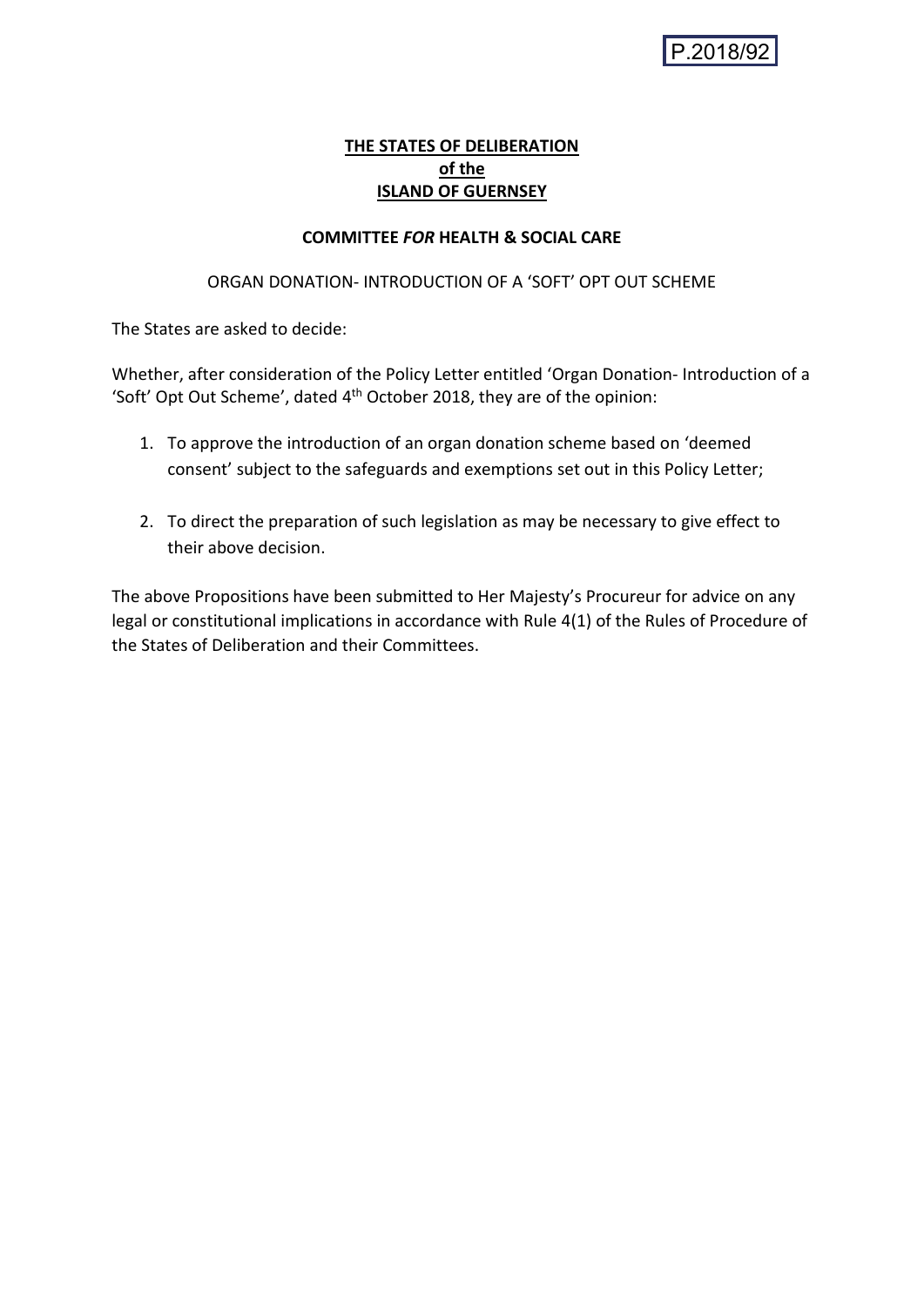# **THE STATES OF DELIBERATION of the ISLAND OF GUERNSEY**

### **COMMITTEE** *FOR* **HEALTH & SOCIAL CARE**

### **ORGAN DONATION- INTRODUCTION OF A 'SOFT' OPT OUT SCHEME**

The Presiding Officer States of Guernsey Royal Court House St Peter Port

4 th October 2018

Dear Sir

#### 1. **Executive Summary**

- 1.1 This Policy Letter recommends that Guernsey moves from the current system of organ donation where individuals, or their families on their behalf, need to actively consent to donation taking place to a scheme based on 'deemed consent'. Under the proposed scheme to be established through legislation, subject to the appropriate safeguards and exemptions, people would be deemed to consent to donating their organs unless they actively opt out. This will assist the majority of Islanders who are happy to donate their organs and tissues when they die while at the same time respecting the decisions of those who do not wish to donate.
- 1.2 Organ donation saves and transforms lives but hundreds of people die every year in the UK while waiting for an organ transplant. While many people express support for organ donation, very many have not formally registered their views. Not surprisingly, many people only realise the importance of organ donation when they become exposed to it. While moving to a deemed consent model for organ donation is unlikely to lead to a marked increase in donations given the size of Guernsey's population and the limited circumstances when donation is potentially possible, by symbolically moving the default position the proposals will reinforce the positive view of organ donation and may increase the likelihood of organ donation when the situation arises. A single organ donor can potentially save or enhance the lives of up to nine individuals.
- 1.3 Guernsey is part of a UK wide organ donation and transplant system and across the United Kingdom, steps are being taken to move to an opt-out model. Wales introduced "deemed consent" in December 2015 and the Scottish Government published on 11th June 2018 the Human Tissue (Authorisation) (Scotland) Bill which includes provision for a "deemed authorisation system." Within England, the results of a public consultation is due for publication shortly. Separately, a Private Member's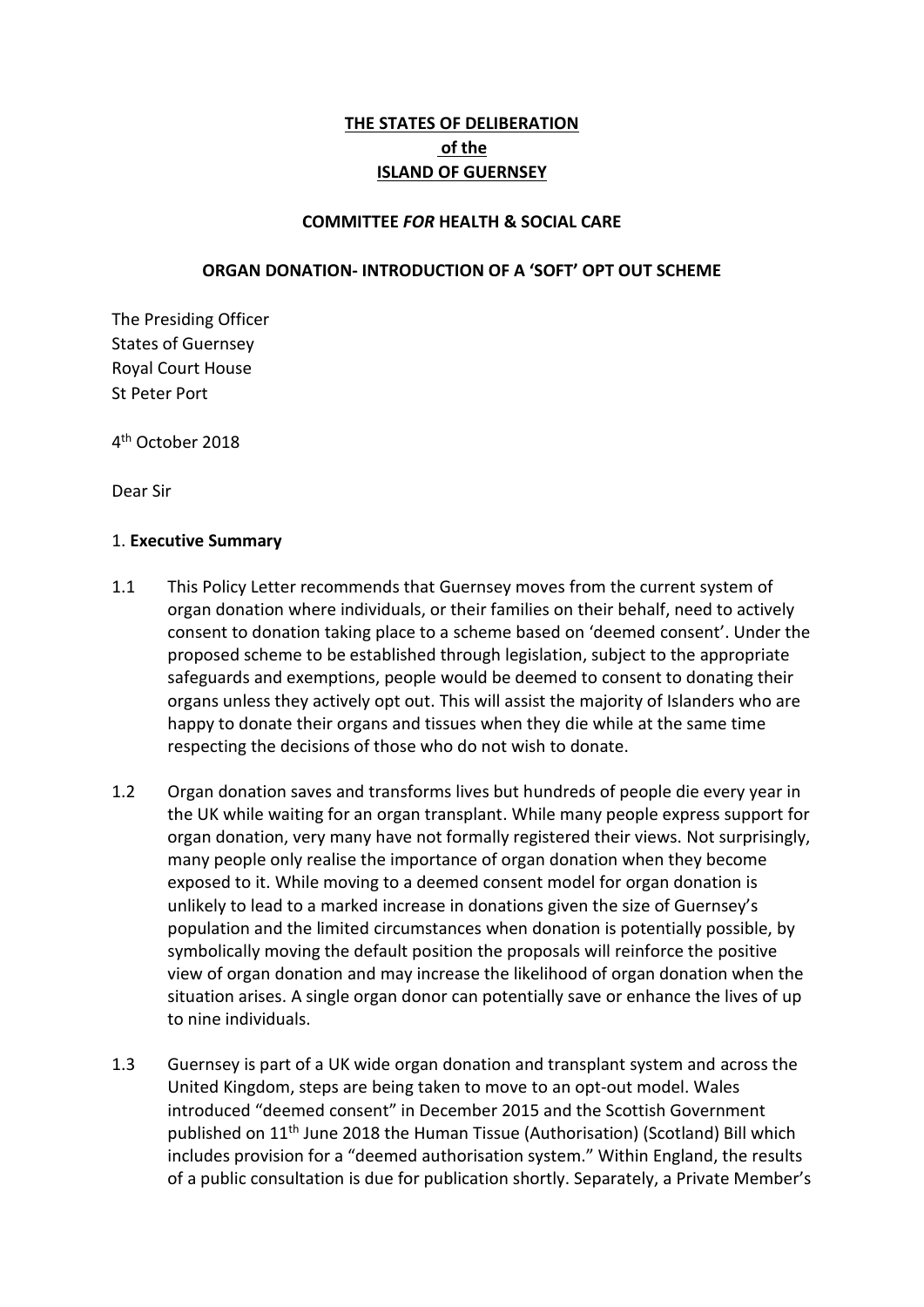Bill in support of "presumed consent" for organ donation is currently progressing through Parliament. Earlier this year, Jersey approved their Human Transplantation and Anatomy (Jersey) Law 2018 by some 44 votes to 1 which will introduce a soft opt out scheme and the Isle of Man launched a consultation in March of this year on an "opt out" system.

- 1.4 This Policy Letter recommends the drafting of legislation which will establish within Guernsey an organ donation scheme where:-
	- People will be considered willing to be an organ donor unless they decide to opt-out
	- Family members will retain a role in confirming decisions
	- It is easy for people to register their decision on organ and tissue donation
	- Safeguards and exemptions exist for certain groups.

## **2. What is Organ Donation?**

- 2.1 Organ donation is where organs are removed from one person a donor to be transplanted into a person who needs a new organ - the recipient. A single donor can save the lives of up to nine people. Donors who have just died may donate their kidneys, liver, heart, lungs, pancreas and small bowel. In addition, it is possible for tissue to be donated, for example eyes, heart valves, bones and skin. Under both the opt-in and opt-out schemes described below, it is possible to consent to the donation of some organs/tissue and not others.
- 2.2 Less than one percent of people die in circumstances where it is possible for them to be an organ donor. To donate, death must occur in hospital, typically in Intensive Care, and even then there may be medical or legal reasons why organ donation is not possible. This means that where someone dies in circumstances where organ donation is an option it is especially important that steps are taken to support organ donation.
- 2.3 Organ donation is managed through NHS Blood and Transplant (NHSBT). In order to maximise the chances of donation being successful, a national transplant waiting list is maintained by the NHSBT which carefully matches organs to the recipient, considering factors such as blood group, age, weight and the tissue type of the donor and potential recipient. Donated organs may go to people in any part of the UK network.
- 2.4 2016/2017 figures from the NHSBT show that 1,413 deceased donors donated 4,741 organs. Despite a 2% increase in the number of donated organs from the previous year, as at March 2017 there were 6,388 patients on the active transplant list and a further 3,357 who were temporarily suspended from the active list as they were unfit or otherwise unavailable for transplantation. During 2016/2017, 470 patients died while awaiting a transplant on the active/suspended list or within a year of being removed. A further 875 individuals were removed from the list because they were too ill for surgery. There is a particular shortage of donated organs for certain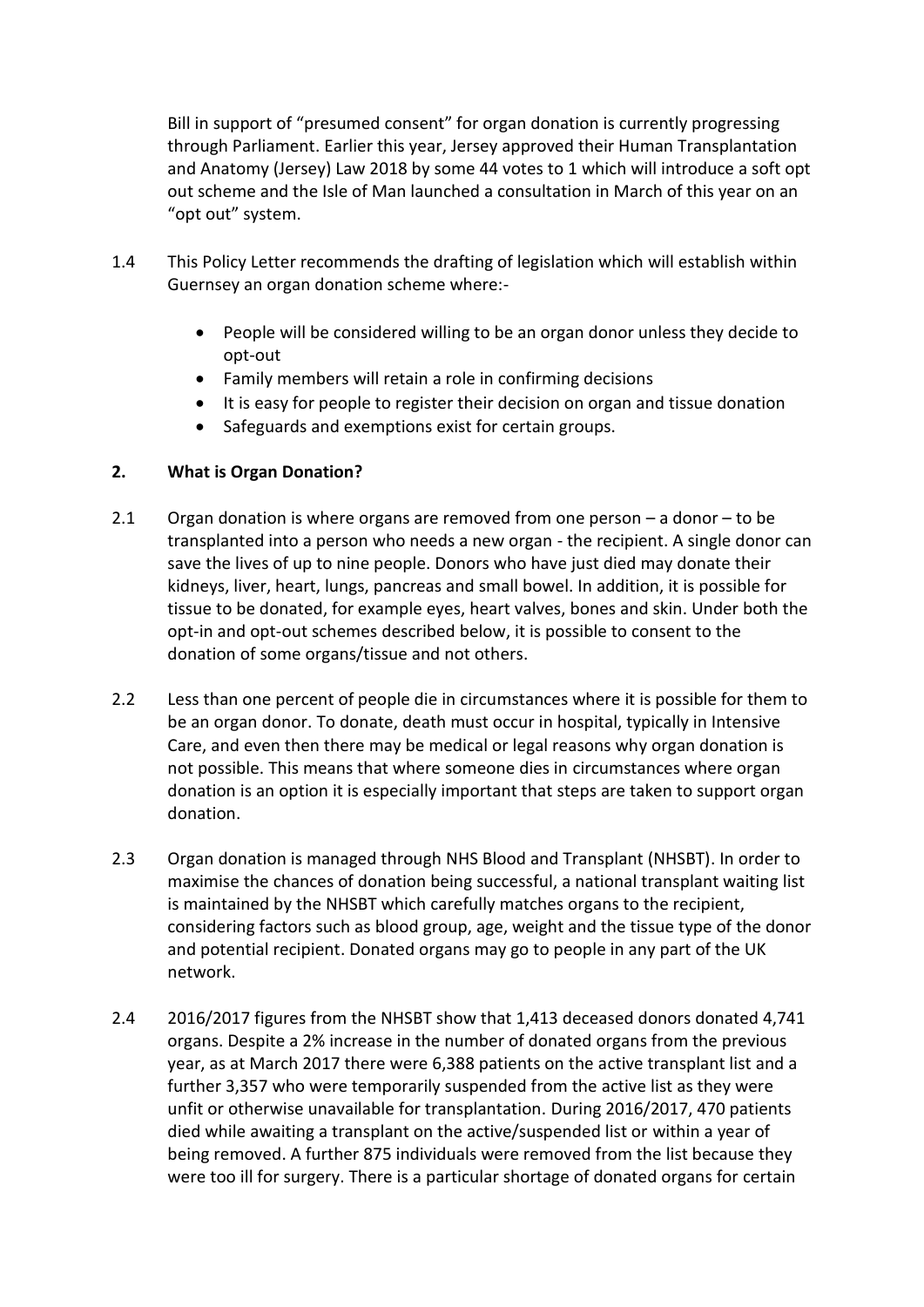ethnic groups, with individuals from a black or Asian background waiting on average six months longer for a matched donor.

# **3. How does Organ Donation work in Guernsey currently?**

- 3.1 Currently organ donation is based on an opt-in system governed by the provisions of the Human Tissue (Bailiwick of Guernsey) Law, 1981. In summary, individuals may consent to donating some or all of their organs by expressing a view in their lifetime, typically through registration on the Organ Donation Register (the number who do so is low around 13%) or telling a family member. If such a decision has not been made, the individual's family may be asked to give consent.
- 3.2 For organ donation to proceed, the support of the donor's family is necessary. While consent rates have increased over recent years, figures from the UK indicate that where a patient has not expressed their wishes surrounding donation, the current family consent rate is 46.7%. This rises significantly to 91% where the patient's wish to donate is known. Unfortunately, very many individuals do not talk to their families about their wishes.
- 3.3 In circumstances where someone has died, or is dying, in circumstances where organ donation may be an option, a designated Specialist Nurse for Organ Donation will check if the patient has authorised organ donation and a sensitive discussion will take place with the patient's family. If the family is supportive of donation, a series of clinical checks are made to assess the feasibility of donation. At all times, the clinical team caring for the patient remains focused on ensuring the patient is comfortable and their needs are met. Continued support is provided to the donor's family.
- 3.4 Where a decision is made to proceed with donation, a specialist team of surgeons travel from the UK to retrieve the organs. Following the retrieval, the organs are carefully stored and transported to the hospital(s) where a separate team of surgeons will carry out the transplant(s).

## **4. Deemed Consent Organ Donation**

- 4.1 The model of organ donation being proposed by the Committee is termed 'deemed (or presumed) consent'. In such a system, the default legal position would shift from one where organ donation needs specific consent to one where adults are deemed to have given their consent unless they specifically opt-out. Individuals would still be able to express their wishes regarding specific organs.
- 4.2 Under this model, in circumstances where someone has died or is dying in circumstances where organ donation may be an option:-
	- If the person has opted-out, no donation would proceed.
	- If the person has opted-in, their family would be informed and with their cooperation the viability of donation would be examined.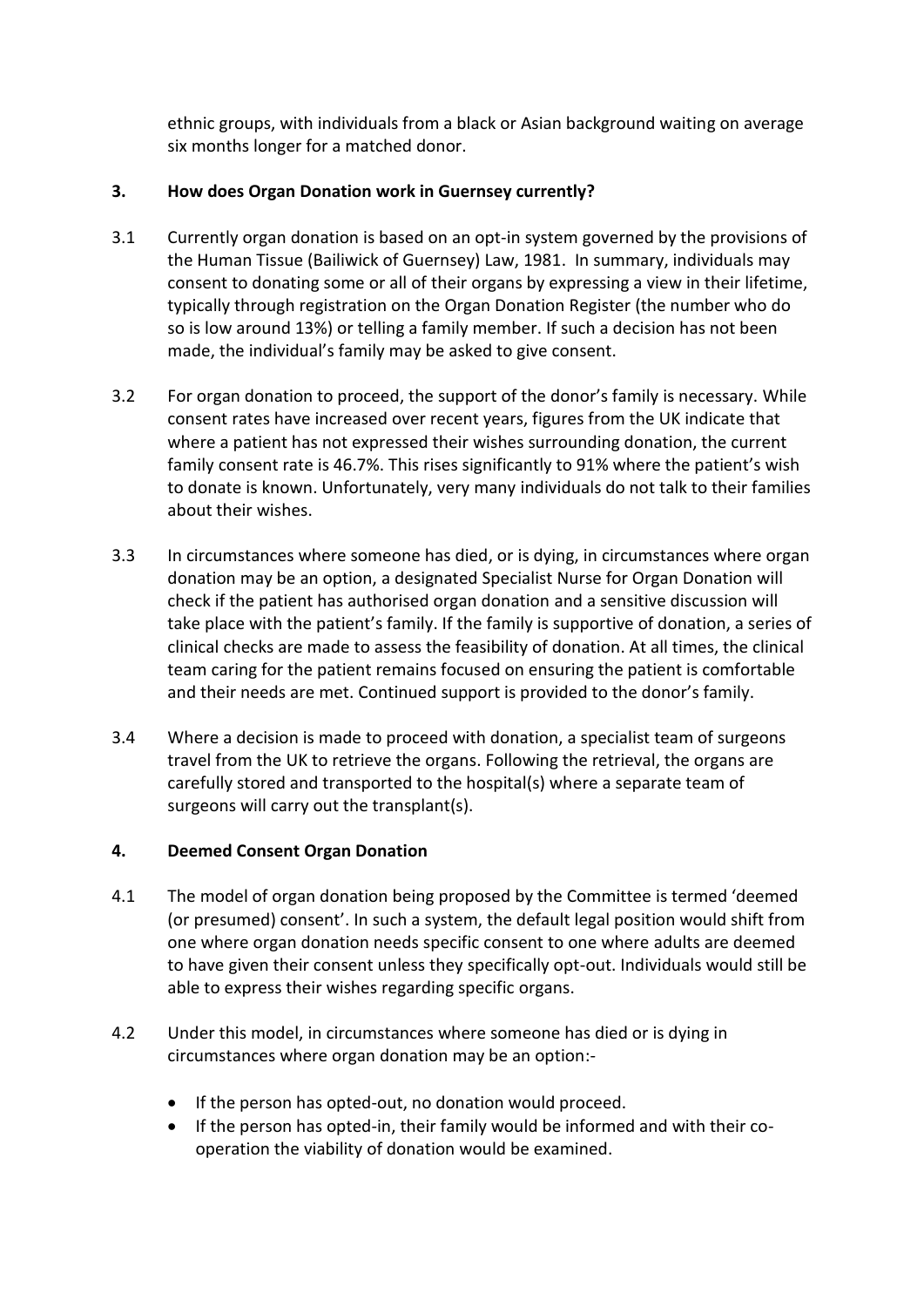- If the person had not registered any decision, they would be deemed to have consented to donation. Family or friends would be asked if the individual had expressed any objections to organ donation. If they had not, the assumption would be that donation could proceed. If, however, it was apparent donation may distress the family and may lead to them potentially refusing to provide the background information necessary to safeguard the quality and safety of donated organs, then donation would not proceed. Similarly, where it was not possible to contact family or friends, donation would not proceed as it would not be possible to obtain important information about the deceased person's lifestyle and medical history.
- 4.3 Deemed consent would not apply for a limited number of groups, those under 18, those not ordinarily resident in Guernsey for the last 12 months and those without capacity. In these circumstances express consent would be required from an appropriate person for donation to proceed. Express consent would be needed for:-
	- Anyone under the age of 18, either from the parent or guardian if the child is under 16 or from the young person themselves if they are 16 or 17 and have sufficient understanding to make an informed decision. If a 16 or 17 year old did not give express consent in their lifetime, their parents or guardians would be able to provide express consent upon their death.
	- Anyone who, for a period of time before their death, did not have the mental capacity to understand the choices regarding organ donation due to cognitive impairment. Express consent would be required from their family or someone appointed on their behalf to make such decision. New capacity legislation is a priority for the Committee and it is very much anticipated that this will be in place to inform the drafting of any new legislation regarding organ donation.
	- Anyone who has not been ordinarily resident in Guernsey for 12 months. In common with the approach adopted in Wales and Jersey, it is proposed that a minimum residency criteria be introduced in order to safeguard people who have only been resident for a short time and might be unaware of the arrangements and the opportunity to opt-out. In these cases, efforts would be made to check whether they had opted-in and, if applicable, to contact their next of kin regarding medical checks and authority to proceed.
- 4.4 In all cases, notwithstanding the move to deemed consent, families would retain a key role in the donation process. The inclusion of a donor's family means this approach is often termed a soft opt-out system, contrasting to a hard opt-out where family views are not taken into account and organs may be removed from any individual who has not registered to opt-out. This means that the scheme further accommodates individuals who may object to organ donation due to religious or moral reasons. Donation would not proceed where the family indicate their loved one did not want to be a donor or where proceeding is likely to cause the family severe distress or lead to conflict. The intention would be that under the new arrangements there would be increased encouragement for families to discuss their wishes.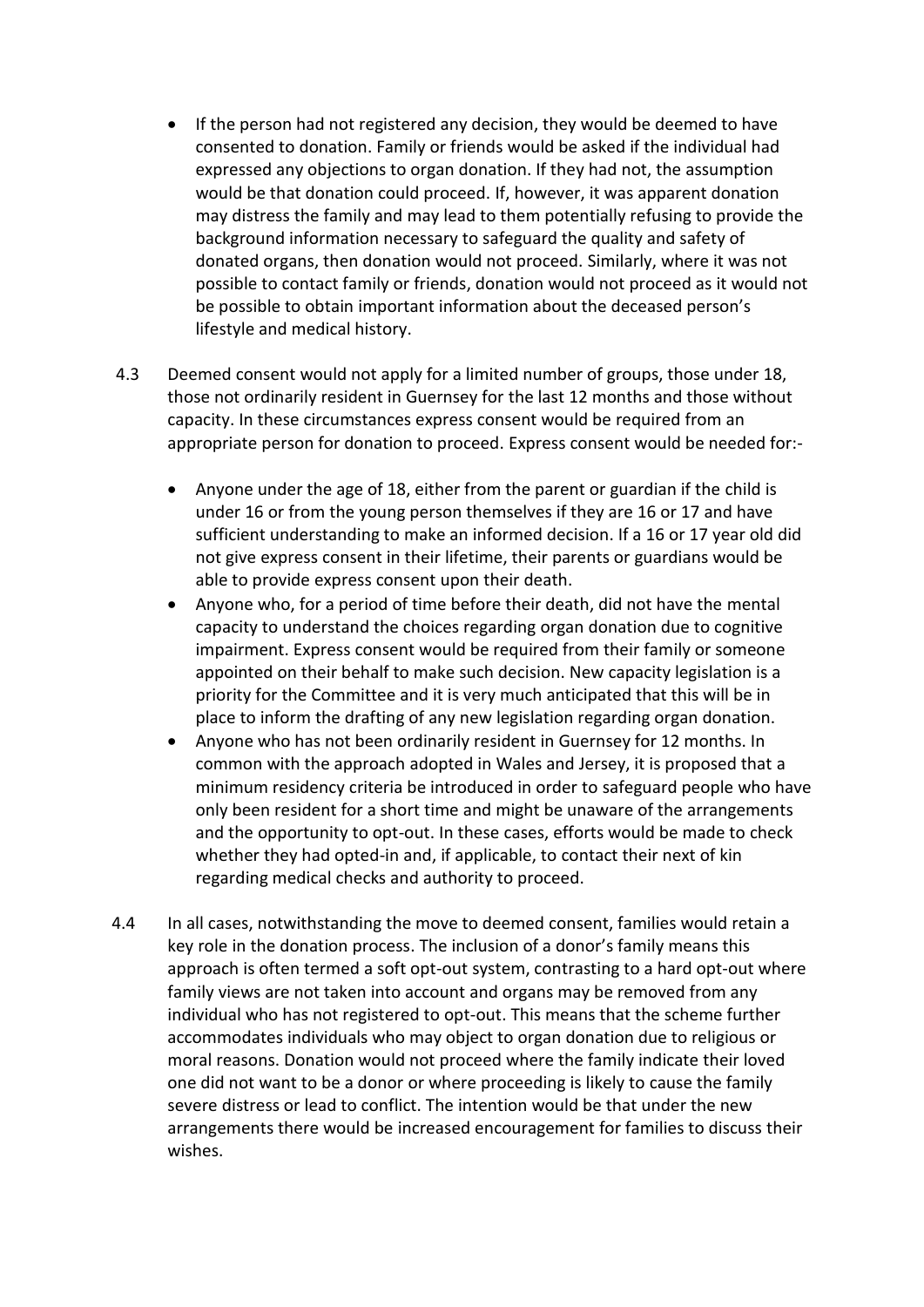- 4.5 Any Law drafted would only apply in Guernsey or the Bailiwick in the event that agreement is reached with Alderney and Sark in relation to a Bailiwick wide Law (see paragraphs 6.3. and 6.4 below). Guernsey residents (or Bailiwick residents in the event of Bailiwick wide legislation) who die in other jurisdictions would not be deemed to have consented. If, for example, someone died in the UK, having been sent to a tertiary centre for treatment which proves unsuccessful, and they are a potential donor, checks would be made of the Organ Donation Register. If they had opted-in, staff would approach their next of kin about their suitability as a donor and if they had not made a choice, the family would be approached to consider giving consent.
- 4.6 In any move to an opt-out consent model, it is important that individuals are aware of the change and are able to simply and clearly make and record their decision. Should the proposals be approved by the Assembly, prior to any legislation being introduced, there would be a high-profile awareness campaign explaining the changes, the choices available to Islanders and the respective implications. This would be designed to encourage people to think about, and discuss with their families, organ donation and would be funded within the Committee's existing resources. All providers in the future Partnership of Purpose will have a role to play in raising awareness and prompting discussion in the spirit of making every contact count.
- 4.7 In conjunction with NHSBT, arrangements will be put in place to ensure that simple and clear processes are in place for Islanders to register their wishes. Opportunities to combine efforts with Jersey will be explored and individuals would be able to expressly appoint someone to make decisions on their behalf after their death.
- 4.8 In common with practice in other jurisdictions, the Committee recommends that the legislation makes clear that the retrieval and use of organs will only be lawful if carried out by a registered medical practitioner or qualified individual and that anyone carrying out a specified activity (e.g. organ removal) under the proposed system without the required consents and permissions will be guilty of a criminal offence. Additionally, the proposed legislative framework would make clear that the Law will not apply to anything done for purposes of the discharge of the functions of the Law Officers of the Crown or any Bailiwick court relating to the holding of an inquest or a post mortem examination and that the integrity of the Inquest function is not compromised. The Law would repeal the Human Tissue (Bailiwick of Guernsey) Law, 1981.
- 4.9 The proposed new primary legislation would contain ordinance-making powers to support the practical application of the Law. These would include powers to specify additional activities to be covered by the Law in keeping with developing medical opinion and ethics, to provide for special circumstances in which consent may be deemed to have been given and to prescribe the processes surrounding the registration of consent or refusal and consequential and supplementary provisions needed to give effect to a model based on deemed consent and the Law as a whole. In addition, in order to support the operation of the scheme, it is recommended that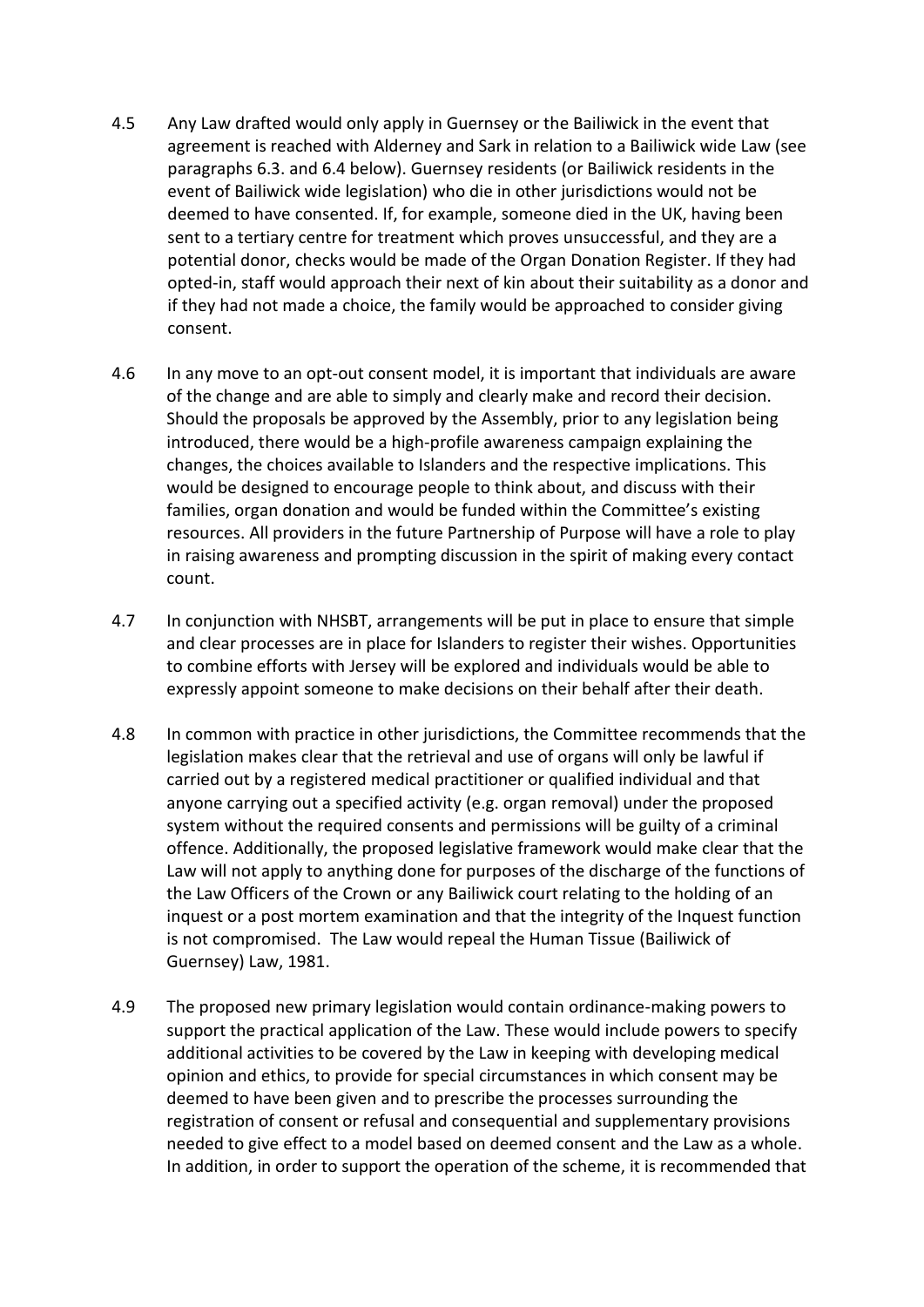the Committee is authorised under the Law to issue Codes of Practice and guidance on the application of Codes for the benefit, for example, of health professionals. These will be issued following consultation with appropriate bodies and persons including health professionals.

### **5. Other Jurisdictions**

- 5.1 Wales was the first jurisdiction in the British Isles to introduce deemed consent, with the Human Transplantation (Wales) Act coming into force in December 2015. Individuals over 18 who live and die in Wales are considered as having consented to donate their organs unless they have registered a wish not to be a donor. The family of the deceased is involved in the process and may object to the donation based on their knowledge of the views of the deceased. A review published in November 2017 in respect of the first two years of the Welsh soft-opt out model concluded that while donations had not increased since the Act's introduction, there had been an increase in the percentage of families giving approval for donation. While a longer time period was necessary in order to draw firm conclusions on the impact of the Law, awareness of and support for the model was found to be high both among the general public and NHS staff albeit that publicity of the law needs to be maintained. Particular recommendations included the need to provide greater clarity regarding the family's role and additional training for NHS staff in respect of how to discuss organ donation with family members.
- 5.2 Following a public consultation in 2017 in which 82% of respondents supported a move to an opt-out system, the Scottish Government published on 11<sup>th</sup> June 2018 the Human Tissue (Authorisation) (Scotland) Bill which includes provision for a "deemed authorisation system." The Bill contains safeguards akin to those which exist in the Welsh Law for those without capacity, those who have lived in Scotland for less than 12 months and children.
- 5.3 In England, a consultation was launched in December 2017 on the introduction of an opt-out consent system. The consultation sought to obtain a range of views on organ donation, how best to honour the wishes of potential donors, how to make registering views as simple as possible, the role of the family and possible safeguards.
- 5.4 Separately, the Organ Donation (Deemed Consent) Bill 2017-2019, a Private Member's Bill seeking to amend the Human Tissue Act 2004 so that where a person in England has not made a decision regarding organ donation, the default position will be that consent will be deemed to have been given is currently proceeding through Parliament. The Bill had its second reading debate on 23<sup>rd</sup> February 2018 and has been committed to a Public Bill Committee. The Government has indicated its support for the Bill and has indicated that if approved, the new system will come into effect in England in spring 2020 allowing a one-year transition period for friends and family to discuss their organ donation preferences.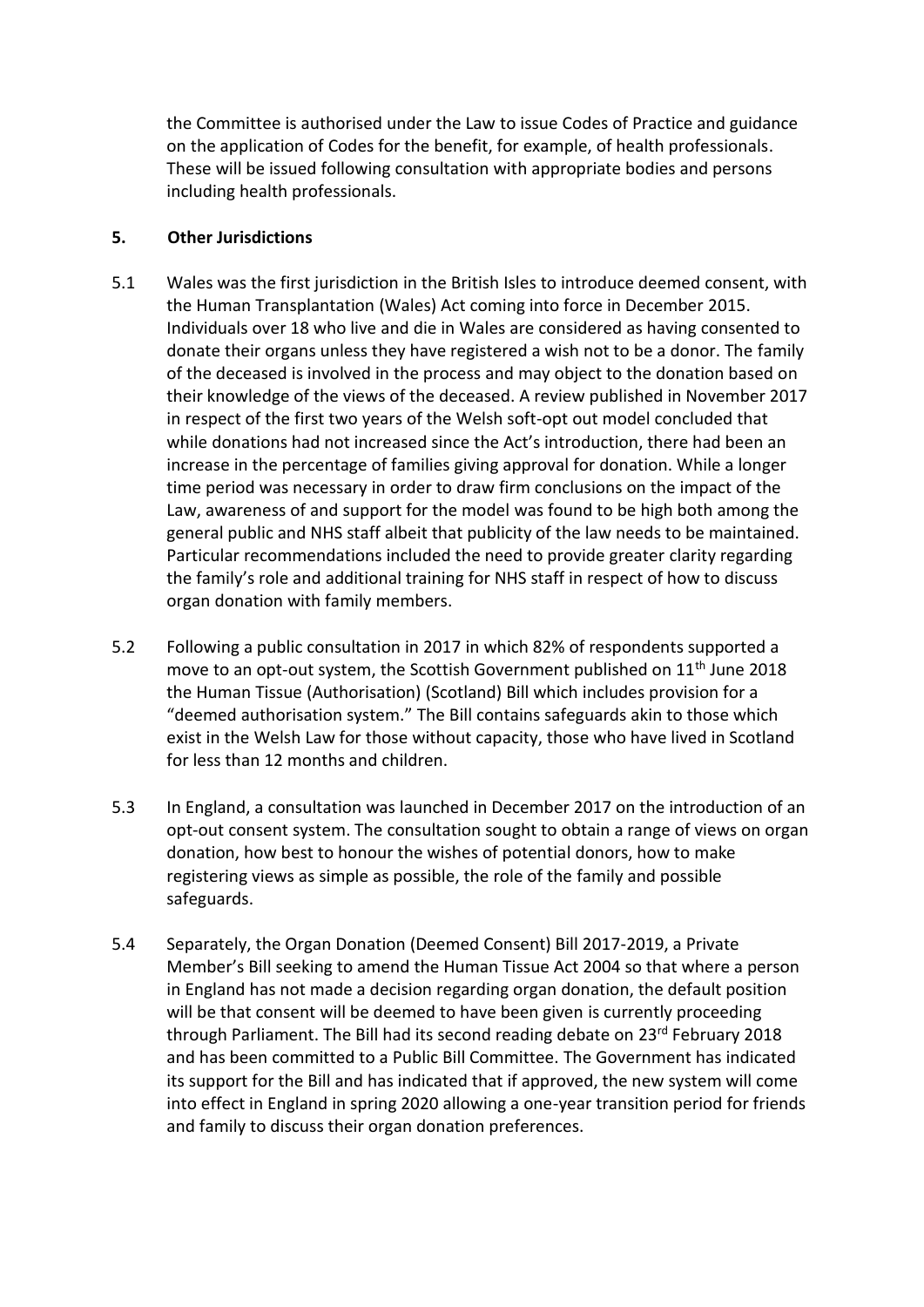- 5.5 A 2015 Private Bill in Northern Ireland proposing the introduction of an opt-out organ donation consent was unsuccessful due to opposition from the Committee for Health, Social Services and Public Safety. The Health (Miscellaneous Provisions) Act (Northern Ireland) 2016 subsequently imposed a duty on the Government to promote transplantation and between December 2017 and March 2018, the Northern Irish Department of Health published a consultation on the draft policy for improving organ donation rates without changing the law on consent.
- 5.6 In the 2017 Opinions and Lifestyle Survey, Jersey asked a series of questions in relation to organ donation. This highlighted that while three quarters of adult respondents would accept an organ transplant if needed, people were less inclined to donate their own organs – with over half saying they would, nearly a third not sure and 14% saying they would not. Only a quarter of those who were happy to donate had formally registered on the Organ Donation Register, with many who had not citing that they had not got round to it, were not sure how to, or did not realise that Jersey residents could register. A deemed consent approach to donation was supported by a majority of respondents and in April 2018, the States of Jersey approved the Human Transplantation and Anatomy (Jersey) Law 2018 by some 44 votes to 1. Colleagues in Jersey are currently working with the NHSBT to establish the practical arrangement of a deemed consent approach.
- 5.7 The Isle of Man launched a consultation in March of this year on an opt-out system following a Private Member's Bill. This consultation ran until 8<sup>th</sup> June 2018.
- 5.8 Professional bodies have indicated their support of opt-out schemes. The British Medical Association has for many years actively campaigned for the introduction of an opt-out system believing that this would help in addressing the shortage of organs and, following a consultation earlier this year, the Royal College of Nursing have set out their qualified support for an opt-out system of consent subject to safeguards and resources being in place.

### **6. Consultation**

- 6.1 The Committee undertook a public consultation earlier this year. In summary 80% of the 688 respondents were in favour of the Committee's proposals. Respondents recognised the need for some groups to be excluded from the proposals and a majority of respondents did not believe that families should be able to decide if organ donation takes place if this decision if different to that made by the individual when they were alive.
- 6.2 The Committee specifically consulted the Youth Forum, 100% of Forum Members present voted in favour of moving to a soft opt-out model, with 88% of their Members indicating that such a change would make them want to become an organ donor after their death. The Forum felt that they were circumstances where someone's family should make the final decision and suggested the development of a list of circumstances where this would be appropriate. Their membership gave a series of suggestions in relation to how best to communicate any future changes to young people and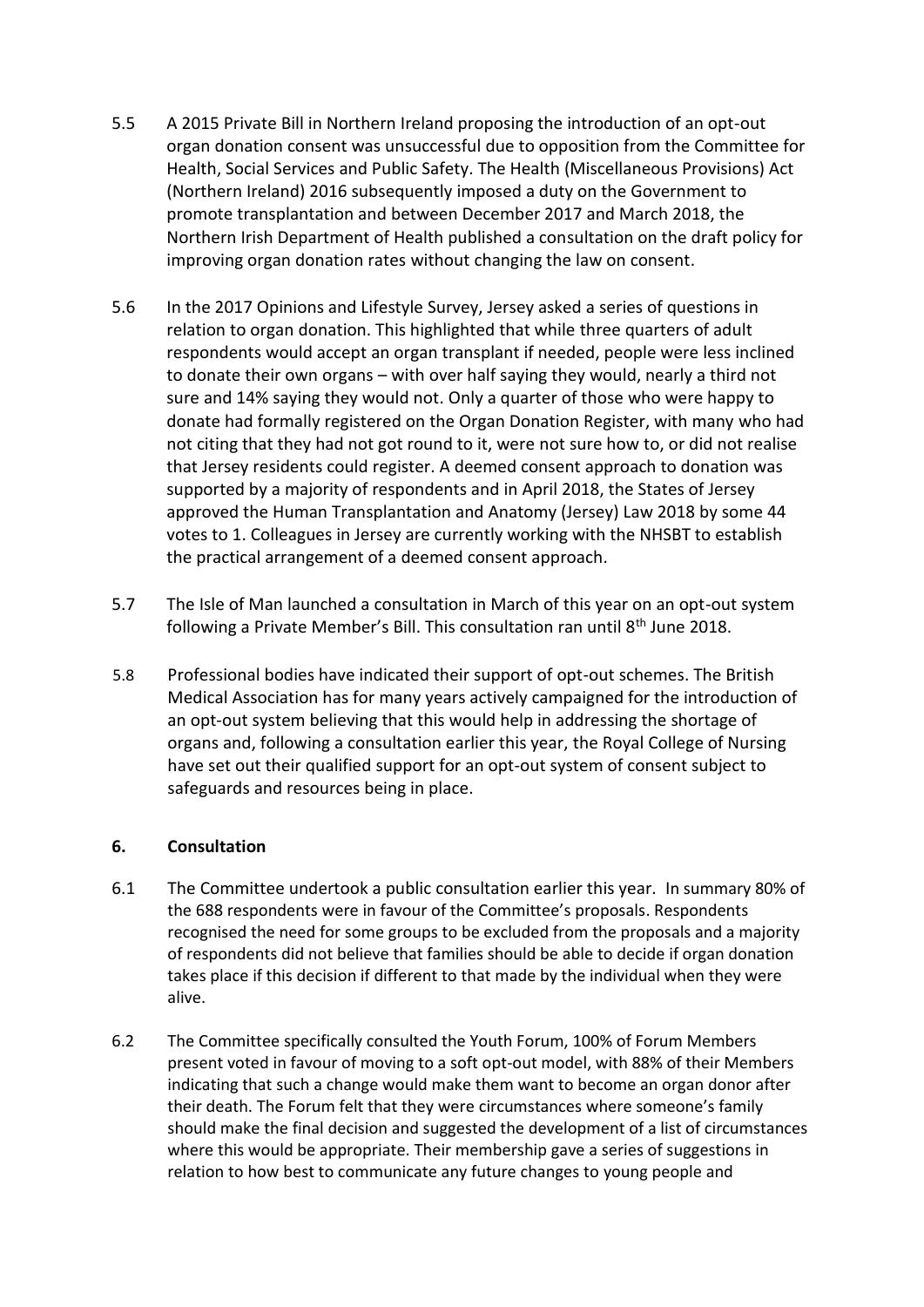suggestion the inclusion of a session on organ donation within the PHSE curriculum in order that young people can make an informed decision.

- 6.3 The Committee wrote to the States of Alderney earlier this year in respect of the geographical scope of the scheme. The States of Alderney debated without resolution organ donation in May of this year, prompting public consultation in Alderney. The States of Alderney advised that while there was a relatively limited response to the consultation, a majority of respondents were in favour of a soft optout system. In correspondence to the Committee, the Chairman of the Policy & Finance Committee has advised that should the States of Guernsey decide to move to a soft opt-out system, he will recommend that the States of Alderney adopt the same approach.
- 6.4 Similarly, discussions are ongoing with Sark and their Medical & Emergency Services Committee. While both Islands recognise that the legislation would have, in practical terms, limited bearing on the operational delivery of health and care services within their jurisdiction, both Islands recognise the potential merit of Bailiwick legislation so to cover the deaths of their residents who may die in Guernsey. The Committee therefore intends to work closely with both Islands during the drafting process with the view of proposing a Bailiwick-wide law. In so doing, the Committee would consequentially wish to repeal the Human Tissue (Bailiwick of Guernsey) Law 1981, acknowledging that the provisions in that Law will be reinstated through the proposed Bailiwick wide legislation in a manner premised on a deemed consent model.

### 7. **Conclusion**

7.1 The Committee recommends to the Assembly that Guernsey moves towards an optout consent system, complemented by wider initiatives to encourage Islanders to consider organ donation and discuss this with their families.

## 8. **Compliance with Rule 4 of the Rules of Procedure**

- 8.1 In accordance with Rule 4(1), the Propositions have been submitted to Her Majesty's Procureur for advice on any legal or constitutional implications. She has advised that there is no reason in law why the Propositions should not to be put into effect.
- 8.2 In accordance with Rule 4(4) of the Rules of Procedure of the States of Deliberation and their Committees, it is confirmed that the propositions above have the unanimous support of the Committee.
- 8.3 In accordance with Rule 4(5), the Propositions relate to the primary duty of the Committee to protect, promote and improve the health and well-being of individuals and the community.
- 8.4 Also in accordance with Rule 4(5), the Committee consulted with Alderney and Sark in developing these proposals and undertook public consultation.